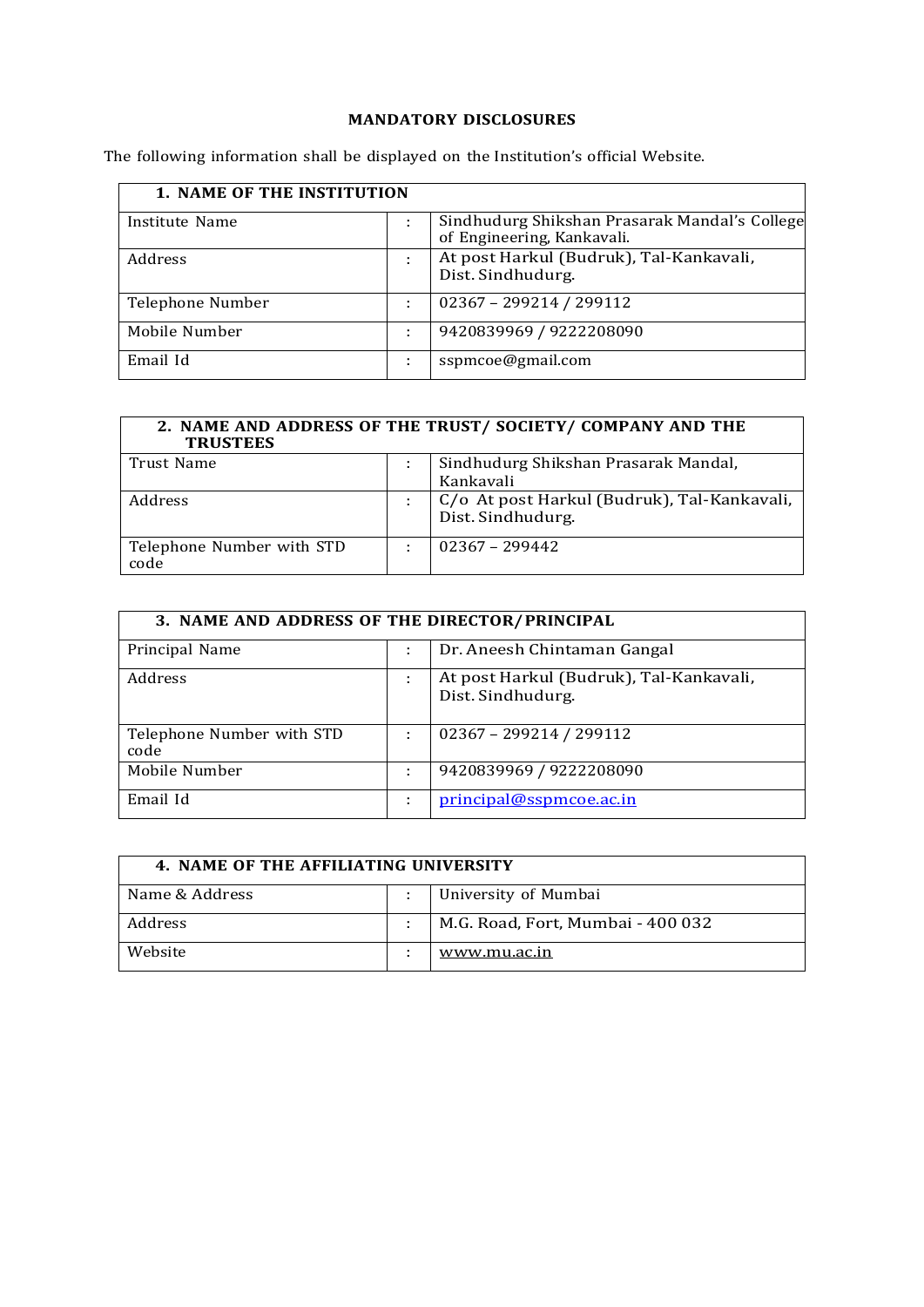| <b>5. GOVERNANCE</b><br>Members of the College Development Committee                                     |                                                                                                                                       |  |  |
|----------------------------------------------------------------------------------------------------------|---------------------------------------------------------------------------------------------------------------------------------------|--|--|
| <b>Name of Governing Council</b><br><b>Designation</b><br><b>Member</b>                                  |                                                                                                                                       |  |  |
| Mrs. Neelam N. Rane                                                                                      | Chairperson (Nominee of the Management)                                                                                               |  |  |
| Mr. Nitesh N. Rane                                                                                       | Member (Secretary of the Management)                                                                                                  |  |  |
| Mr. Sachin V. Vanjari                                                                                    | Member (Head of Department nominated by the<br>Principal)                                                                             |  |  |
| Mr. Sajeed S. Mulla<br>1.<br>Mr. Sameer M. Waigankar<br>2.<br>Mr. Raosaheb D.<br>3.<br>Thombare          | Members (Representatives of Teachers)                                                                                                 |  |  |
| Mr. Dilip Y. Khanolkar                                                                                   | Members (Representative of Non-teaching staff)                                                                                        |  |  |
| Dr. S. A. Patil<br>Mr. Subodh Morye<br>Dr. Yuvraj Kaginkar<br>Mrs. Supriya S. Nalawade                   | Members (Nominated by the Management from the Fields<br>of Education, Industry, Research, Social Service out of<br>which one Alumnus) |  |  |
| Mr. Onkar M. Marathe                                                                                     | Member (Co-Coordinator, IQAC of the College)                                                                                          |  |  |
| Mr. Tanmay H. Parulekar                                                                                  | Member (President of the College Students Council)                                                                                    |  |  |
| Ms. Blossom P. Pareira<br>Member (Secretary of the College Students Council)                             |                                                                                                                                       |  |  |
| Dr. Aneesh C. Gangal                                                                                     | Member Secretary, (Principal of the College)                                                                                          |  |  |
| 5.<br><b>GOVERNANCE</b><br>Frequently of the Board Meeting and Academic Advisory Body<br>Twice in a year |                                                                                                                                       |  |  |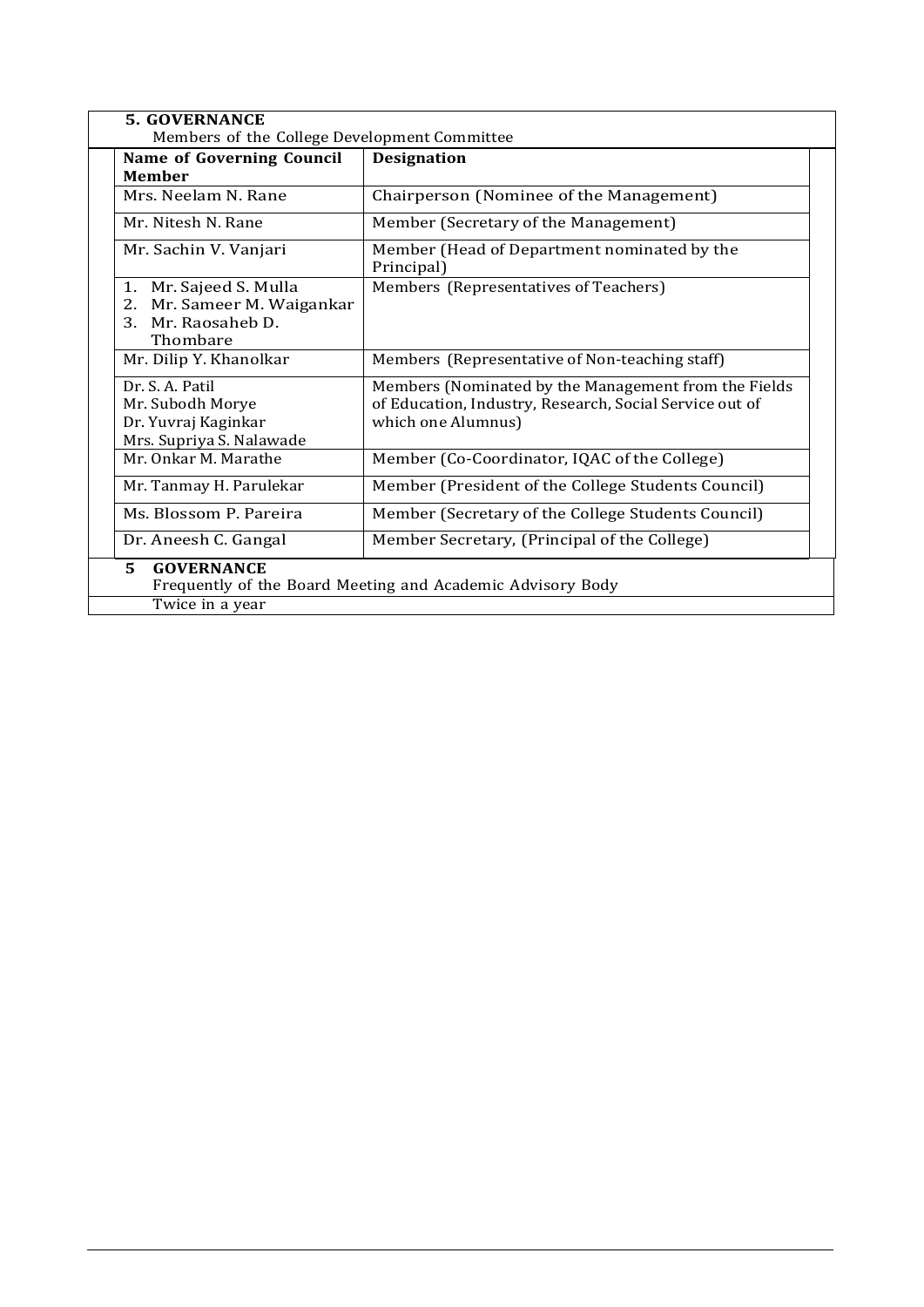#### **5 GOVERNANCE** Organizational chart and processes

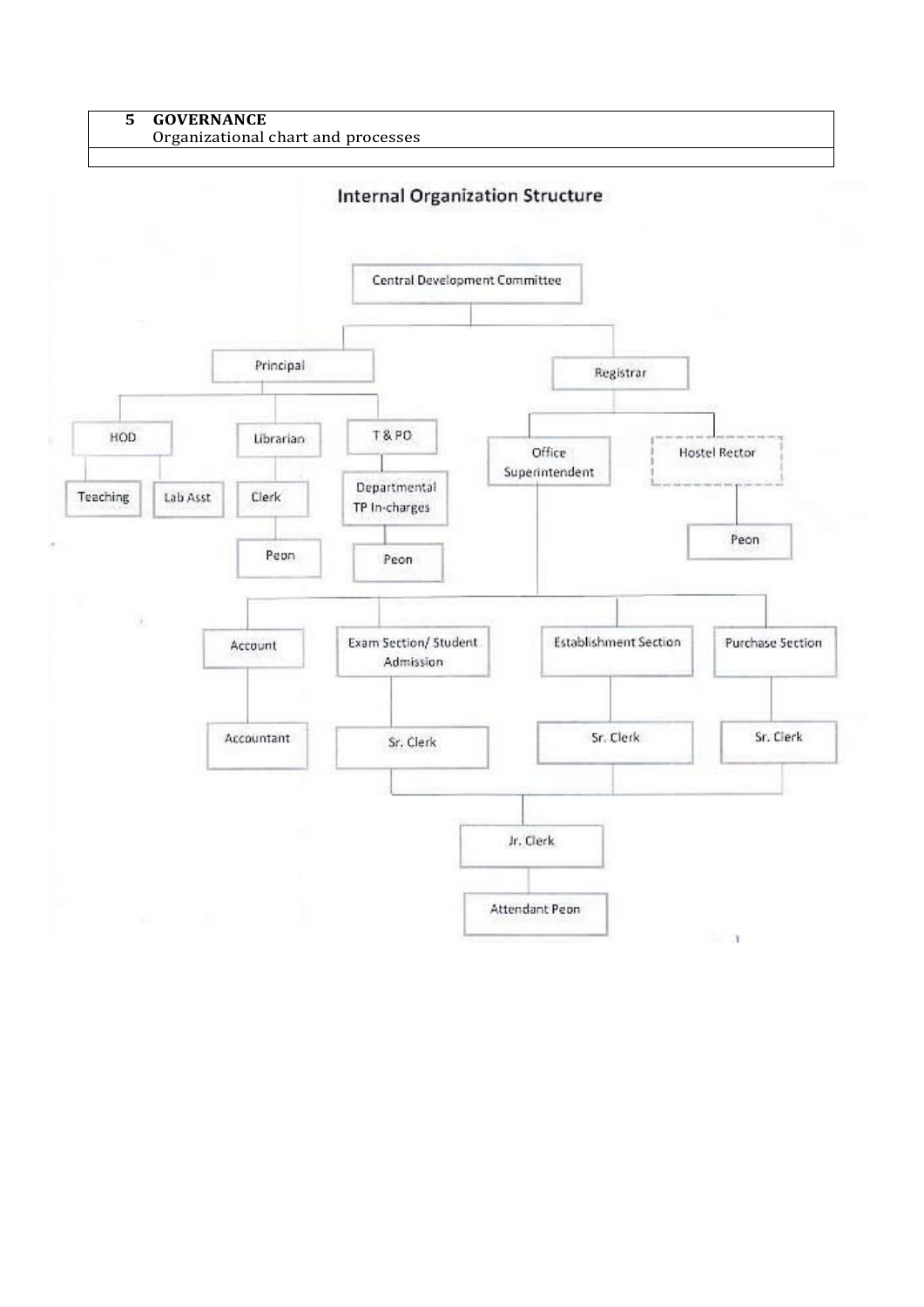| <b>GOVERNANCE</b>                                                                  |
|------------------------------------------------------------------------------------|
| Nature and Extent of involvement of Faculty and students in academic affairs/      |
| improvements                                                                       |
| Yes.                                                                               |
| Faculty and students are members of various administrative and academic committees |

- 1. Student's academic performance evaluation through weekly test due to which enhancement in the university examination results.
- 2. Regular communication with the parents of individual student about their performance in the weekly tests and attendance has shown tremendous elevation in the student's performance.
- 3. Seminars on advanced technological as well as nonacademic topics by immunal personalities for the development of students and faculty members.
- 4. In home production of trainer kits. Power supplies by the faculty to promote research work.
- 5. Lab & library facilities kept open till late night.
- 6. Project development right from second year.
- 7. Work in progress on digital library project.
- 8. Yearly industrial visits.
- 9. Organizing state level competitions like paper presentation, programming skills, etc.
- 10. Students are encouraged to participal in Paper Presentation Competition.
- 11. Training and workshops are organized to develop personal skill in the interview for students.

| 5 GOVERNANCE                                                   |
|----------------------------------------------------------------|
| Mechanism/ Norms and Procedure for democratic/ good Governance |
| <b>Yes</b>                                                     |
| Students and faculty handbook are available                    |

- 1. Formation of various committees by maintaining proper hierarchy to elevate the working efficiency of individual (student, faculty).
- 2. Student's class representative and Class coordinator from faculty side to bridge the gap between individual student and every staff member.
- 3. Regular assessment of the individual student's record and parents are made as a part of the system.
- 4. Direct access to the laboratory for individual student.

# **5 GOVERNANCE**

Student Feedback on Institutional Governance/ Faculty performance Yes

- 1. Students are asked to submit the feedback forms without their identity about each faculty.
- 2. Feedback from students is disclosed to the respective individual to enhance his skills.
- 3. Feedback through student's council in regular meet.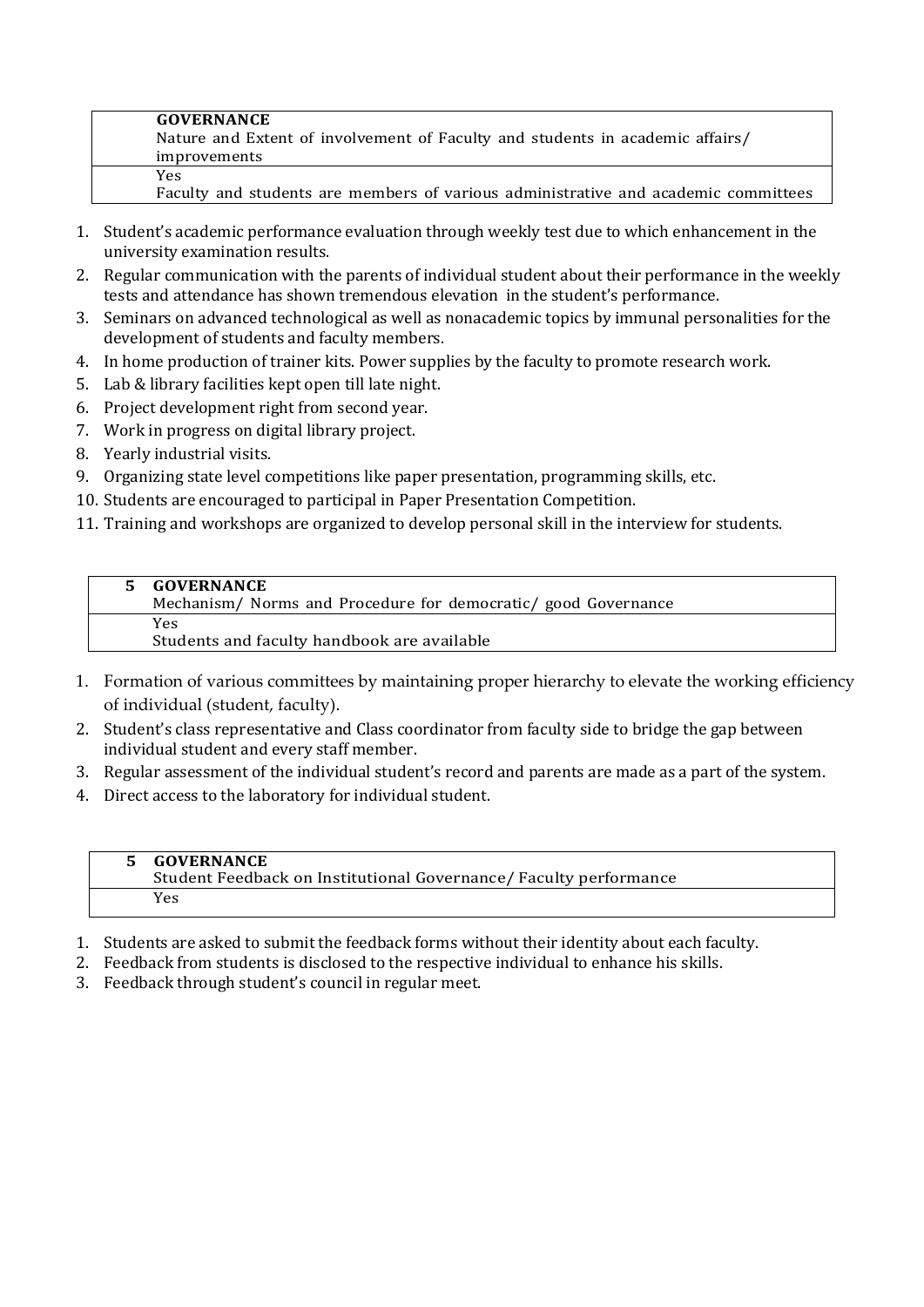| <b>GOVERNANCE</b>                                    | Year of Establishment |
|------------------------------------------------------|-----------------------|
| Grievance Redressal mechanism for Faculty, staff and | 2003                  |
| students                                             |                       |
|                                                      |                       |

| <b>S.N.</b> | <b>Name of the Staff</b>                                         | <b>Designation</b> |
|-------------|------------------------------------------------------------------|--------------------|
| 1.          | Dr. S. A. Patil                                                  | Chairman           |
| 2.          | Dr. Aneesh C. Gangal, Principal                                  | Member             |
| 3.          | Mr. Darshan P. Mhapsekar, HOD, Computer Engg. Dept.              | Member             |
| 4.          | Mr. Sajeed S. Mulla, HOD, Electronics & Telecomm. Engg.<br>Dept. | Member             |
| 5.          | Mr. Sachin V. Vanjari, HOD, Mechanical Engg. Dept.               | Member             |
| 6.          | Mr. Sameer M. Waigankar, HOD, Electrical Engg. Dept.             | Member             |
| 7.          | Dr. Mahesh K. Satam, HOD First Year                              | Member             |
| 8.          | Shri. D. Y. Khanolkar, Office Superintendent                     | Member             |

| 5<br><b>GOVERNANCE</b><br><b>Establishment of Anti Ragging Committee</b> |                               |                                              | Year of Establishment<br>2003                               |
|--------------------------------------------------------------------------|-------------------------------|----------------------------------------------|-------------------------------------------------------------|
| Sr.<br>No.                                                               | <b>Name of the Authority</b>  | <b>Designation</b>                           | <b>Associated with</b>                                      |
| 1.                                                                       | Dr. Aneesh C. Gangal          | Principal                                    | <b>Head of Institution</b>                                  |
| 2.                                                                       | Mr. Jambhaji Bhosale          | <b>API</b>                                   | Representative of Civil and<br><b>Police Administration</b> |
| 3.                                                                       | Mr. Santosh V. Wayangankar    | Resident Editor, Dainik<br>Prahar, Kankavli. | Local Media                                                 |
| 4.                                                                       | Prof. Sameer M. Waiganakar    | H.O.D. Electrical Engg.<br>Dept.             | Representative of Faculty<br><b>Members</b>                 |
| 5.                                                                       | Prof. Sajeed S. Mulla         | Associate Prof. E&TC<br>Engg. Dept.          | Representative of Faculty<br><b>Members</b>                 |
| 6.                                                                       | Mr. Kamalakant Dharmaji Kubal |                                              | <b>Representative of Parents</b>                            |
| 7.                                                                       | Mr. Suraj Gajanan Parab       |                                              | Representative of Senior<br>Student                         |
| 8.                                                                       | Mr. Rakesh Parab              |                                              | Representative Non-<br><b>Government Organization</b>       |
| 9.                                                                       | Mr. Vikrant Pramod Kambli     |                                              | Representative of Fresher<br>Student                        |
| 10.                                                                      | Mrs. Prajakta S. Rane         | Asst. Prof. Comp. Engg.                      | Representative of Faculty<br><b>Members</b>                 |
| 11.                                                                      | Mr. Pralhad M. Satvilkar      | Sr. Accountant                               | Representative of Non-<br>teaching staff                    |
| 12.                                                                      | Mr. Santosh S. Parab          | Accountant                                   | Representative of Non-<br>teaching staff                    |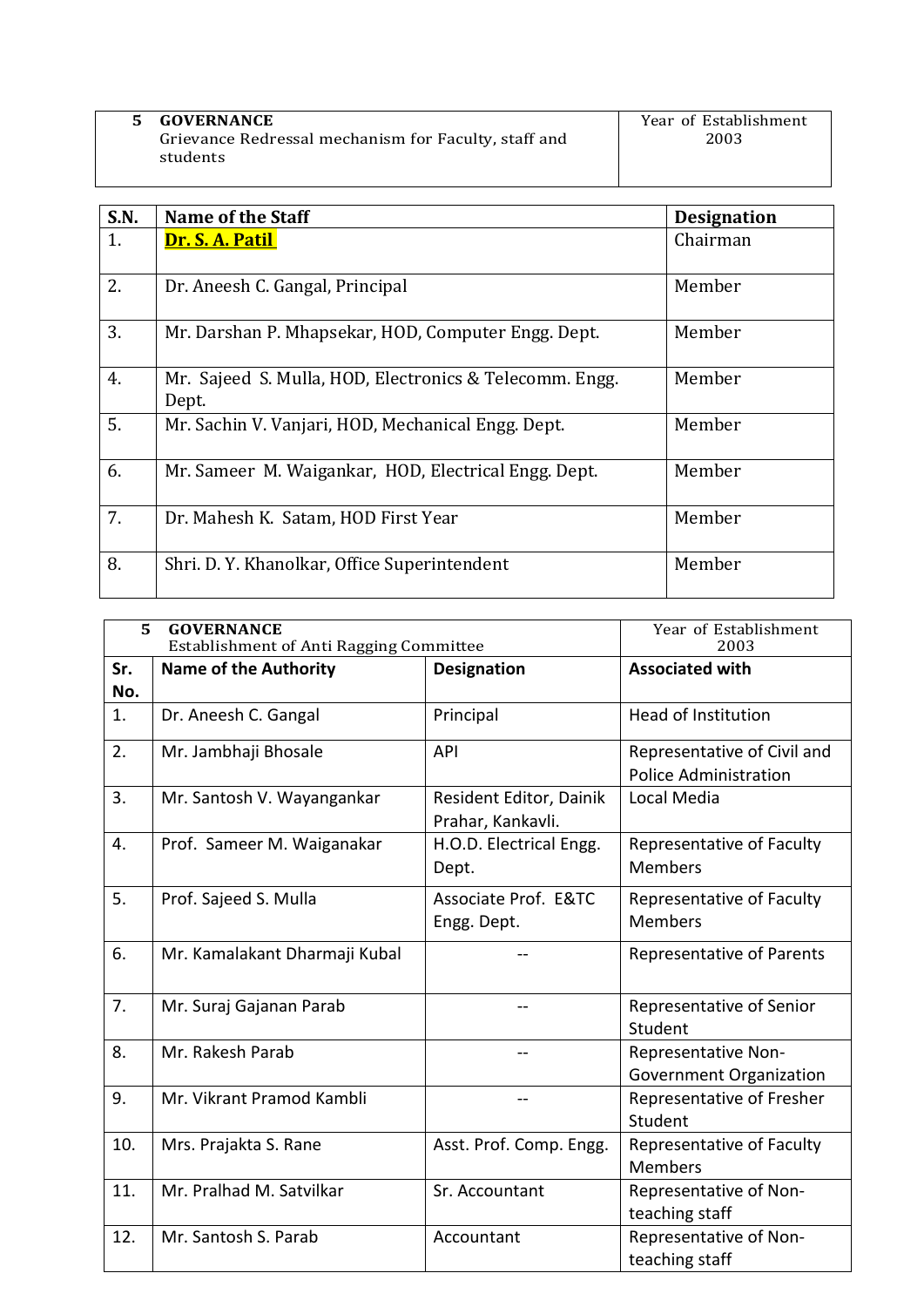| <b>GOVERNANCE</b>                                     |
|-------------------------------------------------------|
| Establishment of Online Grievance Redressal Mechanism |
| Yes                                                   |

#### **5 GOVERNANCE** Establishment of Grievance Redressal Committee in the Institution and Appointment of OMBUDSMAN by the University Yes

| <b>S.N.</b> | Name of the Staff                                                | <b>Designation</b>     |
|-------------|------------------------------------------------------------------|------------------------|
| 1.          | Dr. S. A. Patil                                                  | <b>OMBUDSMAN &amp;</b> |
|             |                                                                  | Chairman               |
| 2.          | Dr. Aneesh C. Gangal, Principal                                  | Member                 |
| 3.          | Mr. Darshan P. Mhapsekar, HOD, Computer Engg. Dept.              | Member                 |
| 4.          | Mr. Sajeed S. Mulla, HOD, Electronics & Telecomm. Engg.<br>Dept. | Member                 |
| 5.          | Mr. Sachin V. Vanjari, HOD, Mechanical Engg. Dept.               | Member                 |
| 6.          | Mr. Sameer M. Waigankar, HOD, Electrical Engg. Dept.             | Member                 |
| 7.          | Dr. Mahesh K. Satam, HOD First Year                              | Member                 |
| 8.          | Shri. D. Y. Khanolkar, Office Superintendent                     | Member                 |

| 5.      | <b>GOVERNANCE</b><br>Establishment of Internal Complaint Committee (ICC) |                    |                                   |  |  |  |  |  |  |
|---------|--------------------------------------------------------------------------|--------------------|-----------------------------------|--|--|--|--|--|--|
|         | <b>Yes</b>                                                               |                    |                                   |  |  |  |  |  |  |
| Sr. No. | <b>Name of Committee Member</b>                                          | <b>Designation</b> |                                   |  |  |  |  |  |  |
| 1.      | Mr. Raosaheb D. Thombare                                                 | Chairman           | Principal                         |  |  |  |  |  |  |
| 2.      | Mrs. Prajakta S. Rane                                                    | Member             | <b>Asst. Professor Computer</b>   |  |  |  |  |  |  |
| 3.      | Mrs. Sandhya S. Wayangankar                                              | Member             | Librarian                         |  |  |  |  |  |  |
| 4.      | Mrs. Hemanta T. Mithbavkar                                               | Member             | <b>Head Clerk</b>                 |  |  |  |  |  |  |
| 5.      | Mr. Onkar C. Salavi                                                      | Member             | <b>Asst. Professor Mechanical</b> |  |  |  |  |  |  |
| 6.      | Dr. Yuraj R. Kaginkar                                                    | <b>NGO</b>         |                                   |  |  |  |  |  |  |
| 7.      | Ms. Neha N. Deshmukh                                                     | Member             | Student                           |  |  |  |  |  |  |
| 8.      | Ms. Harshada Mestry                                                      | Member             | Student                           |  |  |  |  |  |  |
| 9.      | Ms. Priyanka V. Sawant                                                   | Member             | Student                           |  |  |  |  |  |  |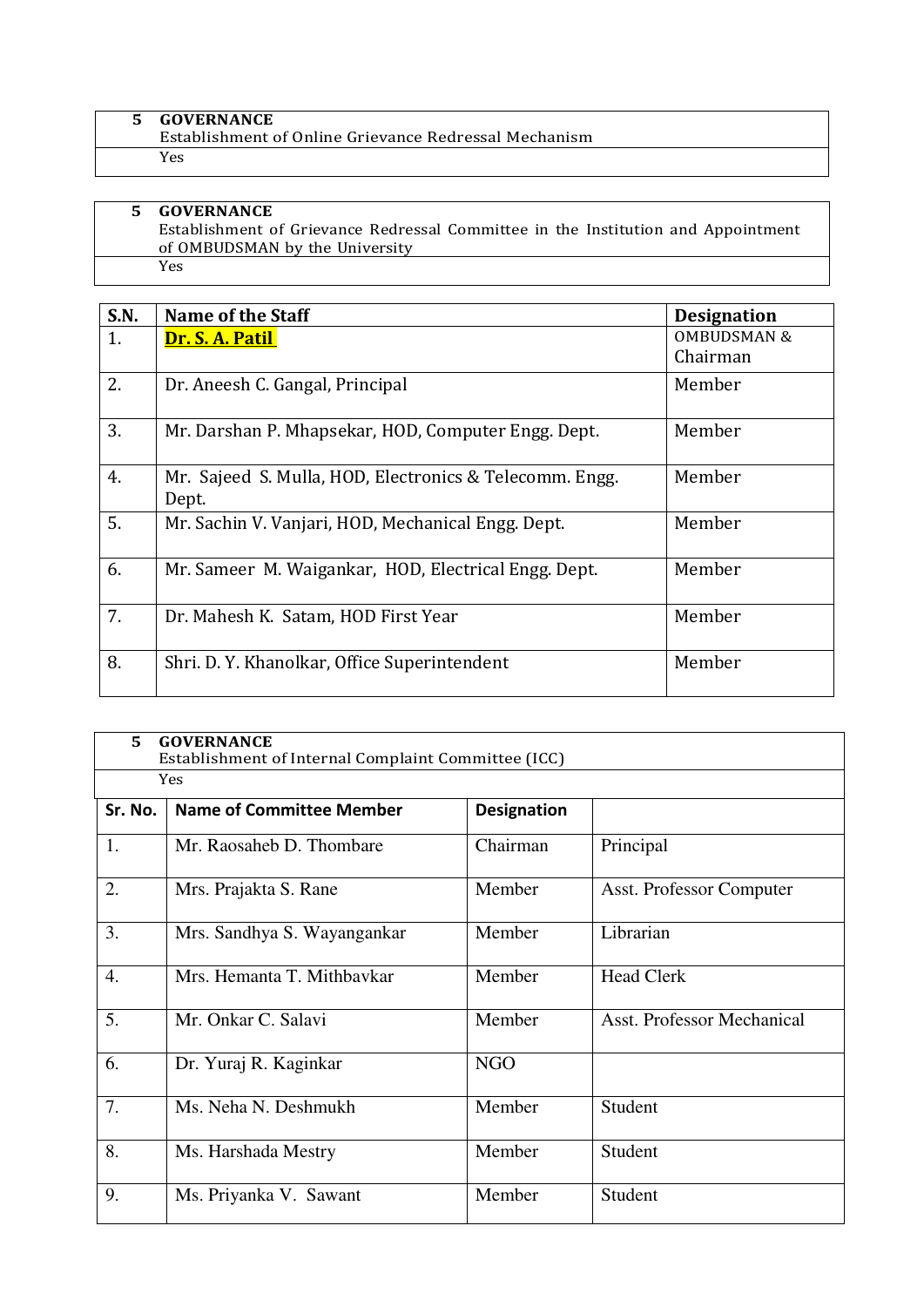| 5.             | <b>GOVERNANCE</b><br>Establishment of Committee for SC/ST | Year of Establishment:<br>2016 |                                        |
|----------------|-----------------------------------------------------------|--------------------------------|----------------------------------------|
| Sr. No.        | Name                                                      | Category                       | Designation                            |
| 1              | Dr. Aneesh C. Gangal                                      | Chairman                       | Principal                              |
| $\overline{2}$ | Mr. Sachin V. Vanjari                                     | Member                         | HOD Mech.                              |
| 3              | Mr. Sajeed S. Mulla                                       | Member                         | <b>HOD Electronics &amp; Telecomm.</b> |
| 4              | Mr. Darshan P. Mhapasekar                                 | Member                         | <b>HOD Computer</b>                    |
| 5              | Dr. Mahesh Satam                                          | Member                         | <b>HOD FE</b>                          |
| 6              | Mr. Sameer Waingankar                                     | Member                         | <b>HOD Electrical</b>                  |
| $\overline{7}$ | Mr. Nitin M. Shivsharan                                   | Member                         | Asst. Prof. Computer                   |
| 8              | Mr. Swapnil B kadam                                       | Member                         | Asst. Prof. Computer                   |
| 9              | Mr. Sunil A. Gaonkar                                      | Member                         | Jr. Clerk                              |
| 10             | Ms. Rakshita Gajbiye                                      | Member                         | Student                                |
| 11             | Mr. Rajkishar S. Chavan                                   | Member                         | Student                                |

| 5              | <b>GOVERNANCE</b><br><b>Internal Quality Assurance Cell</b> |                              | Year of Establishment:<br>2018 |
|----------------|-------------------------------------------------------------|------------------------------|--------------------------------|
| Sr. No.        | Name                                                        | Category                     | Designation                    |
| $\mathbf{1}$   | Dr. Aneesh C. Gangal                                        | Chairman                     | Principal                      |
| $\overline{2}$ | Dr. Milind Kulkarni                                         | Management<br>Representative | Trustee                        |
| 3              | Mr. Rajendra Gangan                                         | Industrialist                | Manager                        |
| 4              | Mr. Sachin Vanjari                                          | Member                       | <b>HOD Mech</b>                |
| 5              | Mr. Mulla S. S.                                             | Member                       | <b>HOD EXTC</b>                |
| 6              | Mr. Darshan Mhapasekar                                      | Member                       | <b>HOD Computer</b>            |
| $\overline{7}$ | Dr. Mahesh Satam                                            | Member                       | <b>HOD FE</b>                  |
| 8              | Mr. Onkar Marathe                                           | Member                       | <b>HOD Electrical</b>          |
| 9              | Mr. Suyog Sawant                                            | Member                       | Alumni Representative          |
| 10             | Mrs. Hemanta Mithbavkar                                     | Member                       | <b>Head Clerk</b>              |
| 11             | Mr. Pralhad Satvilkar                                       | Member                       | Sr. Accountant                 |
| 12             | Mr. Anaji Sawant                                            | Member                       | Sr. Clerk                      |
| 13             | Mrs. Sandhya Waingankar                                     | Member                       | Librarian                      |
| 14             | Mr. Raosaheb D Thombare                                     | Coordinator                  | Coordinator                    |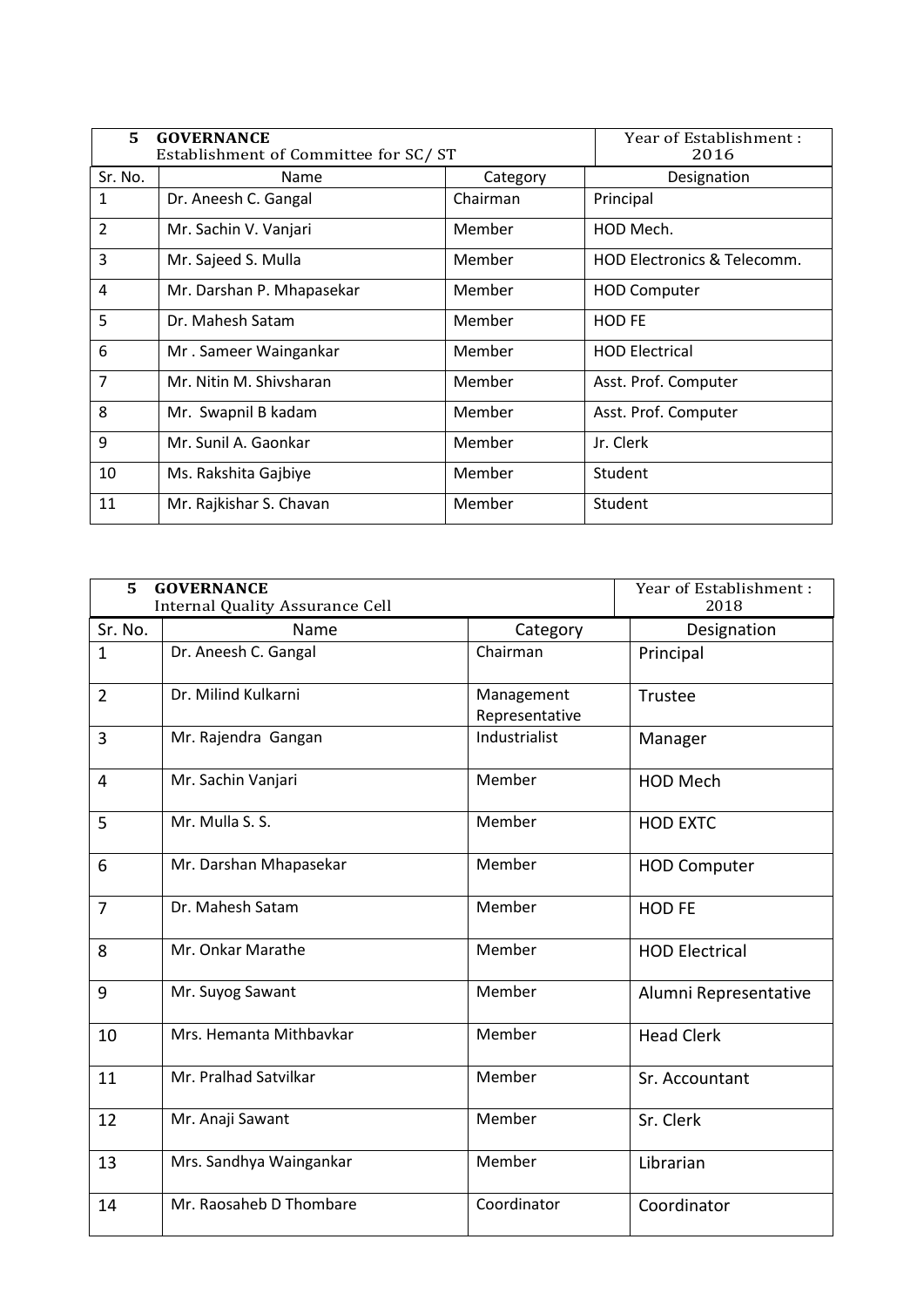| <b>PROGRAMMES</b><br>6               |                                          |
|--------------------------------------|------------------------------------------|
| Name of Programmes approved by       | Engineering & Technology                 |
| <b>AICTE</b>                         |                                          |
| Name of Programmes Accredited by     | $UG - NAAC$                              |
| AICTE Status of Accreditation of the | Accredited $B+$ by NAAC in the year 2020 |
| Courses                              |                                          |
| Total number of Courses              |                                          |
| No. of Courses for which applied     |                                          |
| for Accreditation                    |                                          |
| Status of Accreditation -            |                                          |
| Preliminary/Applied for SAR          |                                          |
| and results awaited/Applied for      |                                          |
| SAR and visits completed/            |                                          |
| Results of the visits awaited/       |                                          |
| Rejected/Approved for                |                                          |
| Courses                              |                                          |

| FOR EACH PROGRAMME THE FOLLOWING DETAILS ARE TO BE GIVEN                                          |  |                             |                              |                                  |  |  |
|---------------------------------------------------------------------------------------------------|--|-----------------------------|------------------------------|----------------------------------|--|--|
| Name of the Course                                                                                |  |                             | <b>Computer Engineering</b>  |                                  |  |  |
| Duration                                                                                          |  |                             | 4 Years - Full Time          |                                  |  |  |
| Fees                                                                                              |  | www.sssamiti.org.in         |                              |                                  |  |  |
| <b>Placement Facilities</b>                                                                       |  | Available                   |                              |                                  |  |  |
|                                                                                                   |  | 2021-22                     | 2020-21                      | 2019-20                          |  |  |
| Year-wise Sanctioned Intake                                                                       |  | 60                          | 60                           | 60                               |  |  |
| <b>Year-wise Actual Admissions</b>                                                                |  | 46                          | 37                           | 20                               |  |  |
| Cut off marks/rank of admission<br>during the last three years                                    |  | https://mahacet.org         |                              |                                  |  |  |
| Campus placement in last three years<br>with minimum salary, maximum salary<br>and average salary |  | $Max - 5$ LPA<br>Min -3 LPA | $Max - 4 LPA$<br>Min - 3 LPA | $Max - 4 LPA$<br>$Min - 2.4$ LPA |  |  |

| FOR EACH PROGRAMME THE FOLLOWING DETAILS ARE TO BE GIVEN                                          |   |                                             |                                |                                |  |
|---------------------------------------------------------------------------------------------------|---|---------------------------------------------|--------------------------------|--------------------------------|--|
| Name of the Course                                                                                | ÷ | Electronics & Telecommunication Engineering |                                |                                |  |
| Duration                                                                                          | ÷ | 4 Years - Full Time                         |                                |                                |  |
| Fees                                                                                              |   | www.sssamiti.org.in                         |                                |                                |  |
| <b>Placement Facilities</b>                                                                       | ÷ | Available                                   |                                |                                |  |
|                                                                                                   |   | 2021-22                                     | 2020-21                        | 2019-20                        |  |
| Year-wise Sanctioned Intake                                                                       | ٠ | 60                                          | 60                             | 60                             |  |
| <b>Year-wise Actual Admissions</b>                                                                | ٠ | $\Omega$                                    | 2                              | 3                              |  |
| Cut off marks/rank of admission<br>during the last three years                                    | ÷ | https://mahacet.org                         |                                |                                |  |
| Campus placement in last three years<br>with minimum salary, maximum salary<br>and average salary | ÷ | $Max - 5.3$ LPA<br>$Min -3 LPA$             | $Max - 4 LPA$<br>Min - 1.5 LPA | $Max - 4 LPA$<br>Min - 1.5 LPA |  |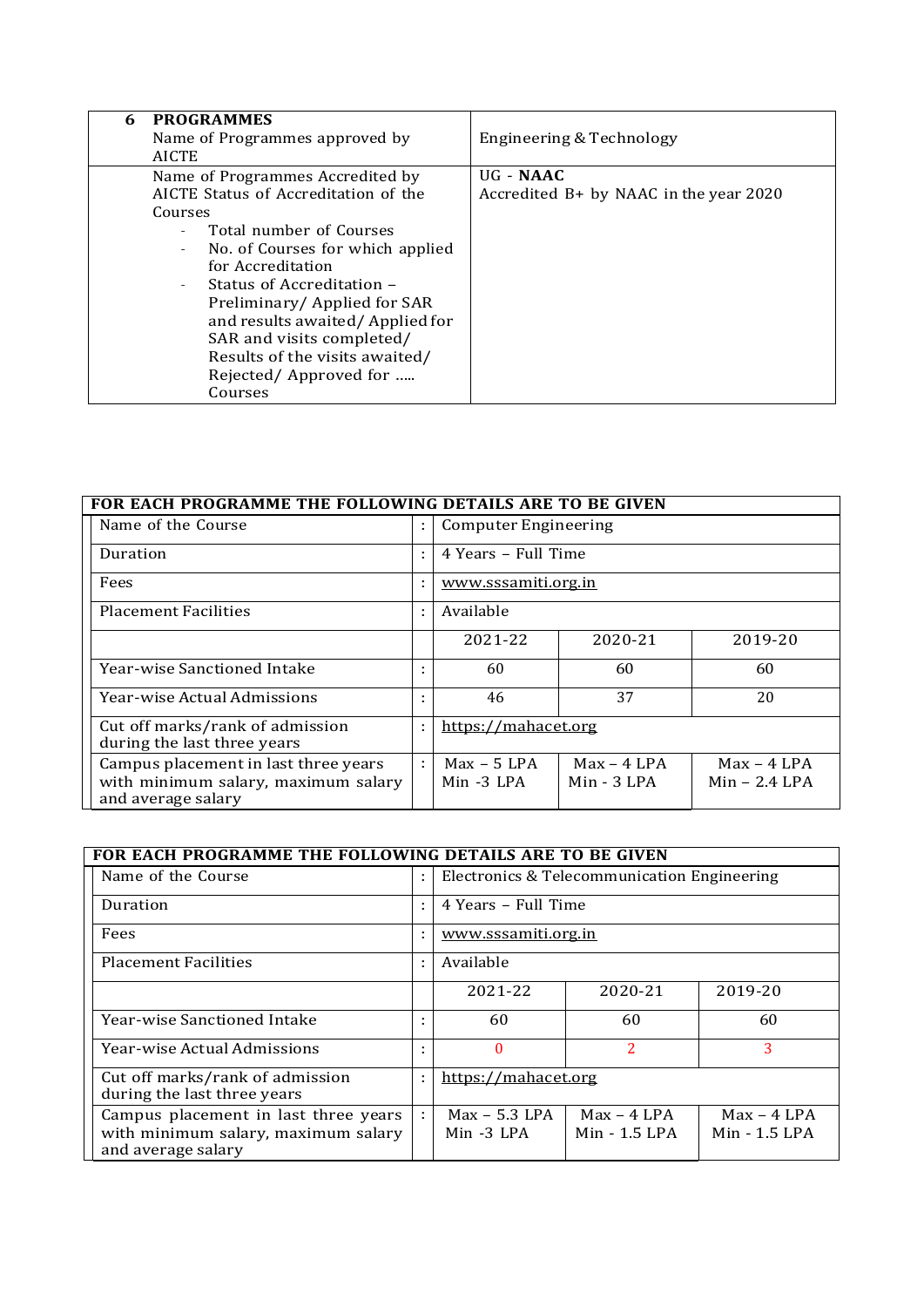| FOR EACH PROGRAMME THE FOLLOWING DETAILS ARE TO BE GIVEN                                          |   |                                            |                                   |                                 |  |
|---------------------------------------------------------------------------------------------------|---|--------------------------------------------|-----------------------------------|---------------------------------|--|
| Name of the Course                                                                                |   |                                            | <b>Electrical Engineering</b>     |                                 |  |
| Duration                                                                                          | ٠ | 4 Years - Full Time<br>www.sssamiti.org.in |                                   |                                 |  |
| Fees                                                                                              |   |                                            |                                   |                                 |  |
| <b>Placement Facilities</b>                                                                       | ÷ | Available                                  |                                   |                                 |  |
|                                                                                                   |   | 2021-22                                    | 2020-21                           | 2019-20                         |  |
| Year-wise Sanctioned Intake                                                                       |   | 60                                         | 60                                | 60                              |  |
| Year-wise Actual Admissions                                                                       |   | 8                                          | 5                                 | 3                               |  |
| Cut off marks/rank of admission during<br>the last three years                                    |   | https://mahacet.org                        |                                   |                                 |  |
| Campus placement in last three years<br>with minimum salary, maximum salary<br>and average salary | ÷ | $Max - 5$ LPA<br>$Min -1.2$ LPA            | $Max - 4.5$ LPA<br>$Min -1.2$ LPA | $Max - 8$ LPA<br>$Min -1.2$ LPA |  |

# **FOR EACH PROGRAMME THE FOLLOWING DETAILS ARE TO BE GIVEN**

| Name of the Course                                                                                         |                | Mechanical Engineering          |                                  |                                 |
|------------------------------------------------------------------------------------------------------------|----------------|---------------------------------|----------------------------------|---------------------------------|
| Duration                                                                                                   | ÷              | 4 Years - Full Time             |                                  |                                 |
| Fees                                                                                                       |                | www.sssamiti.org.in             |                                  |                                 |
| <b>Placement Facilities</b>                                                                                | Available<br>÷ |                                 |                                  |                                 |
|                                                                                                            |                | 2021-22                         | 2020-21                          | 2019-20                         |
| Year-wise Sanctioned Intake                                                                                | ٠              | 60                              | 60                               | 60                              |
| <b>Year-wise Actual Admissions</b>                                                                         |                | 4                               | 4                                | 13                              |
| Cut off marks/rank of admission<br>during the last three years                                             |                | https://mahacet.org             |                                  |                                 |
| Campus placement in last three years<br>salary,<br>with<br>minimum<br>maximum<br>salary and average salary | ÷              | $Max - 7$ LPA<br>$Min -1.8$ LPA | $Max - 10$ LPA<br>$Min -1.8$ LPA | $Max - 7$ LPA<br>$Min -1.5$ LPA |

٦

| FOR EACH PROGRAMME THE FOLLOWING DETAILS ARE TO BE GIVEN                                             |   |                          |                |         |  |
|------------------------------------------------------------------------------------------------------|---|--------------------------|----------------|---------|--|
| Name of the Course                                                                                   | ÷ | Mechatronics Engineering |                |         |  |
| Duration                                                                                             | ٠ | 4 Years – Full Time      |                |         |  |
| Fees                                                                                                 |   | www.sssamiti.org.in      |                |         |  |
| <b>Placement Facilities</b>                                                                          | ٠ | Available                |                |         |  |
|                                                                                                      |   | 2021-22                  | 2020-21        | 2019-20 |  |
| Year-wise Sanctioned Intake                                                                          |   | 30                       | 30             |         |  |
| <b>Year-wise Actual Admissions</b>                                                                   |   | 1                        | $\overline{2}$ |         |  |
| Cut off marks/rank of admission<br>during the last three years                                       | ٠ | https://mahacet.org      |                |         |  |
| Campus placement in last three years<br>with minimum salary,<br>maximum<br>salary and average salary |   |                          |                |         |  |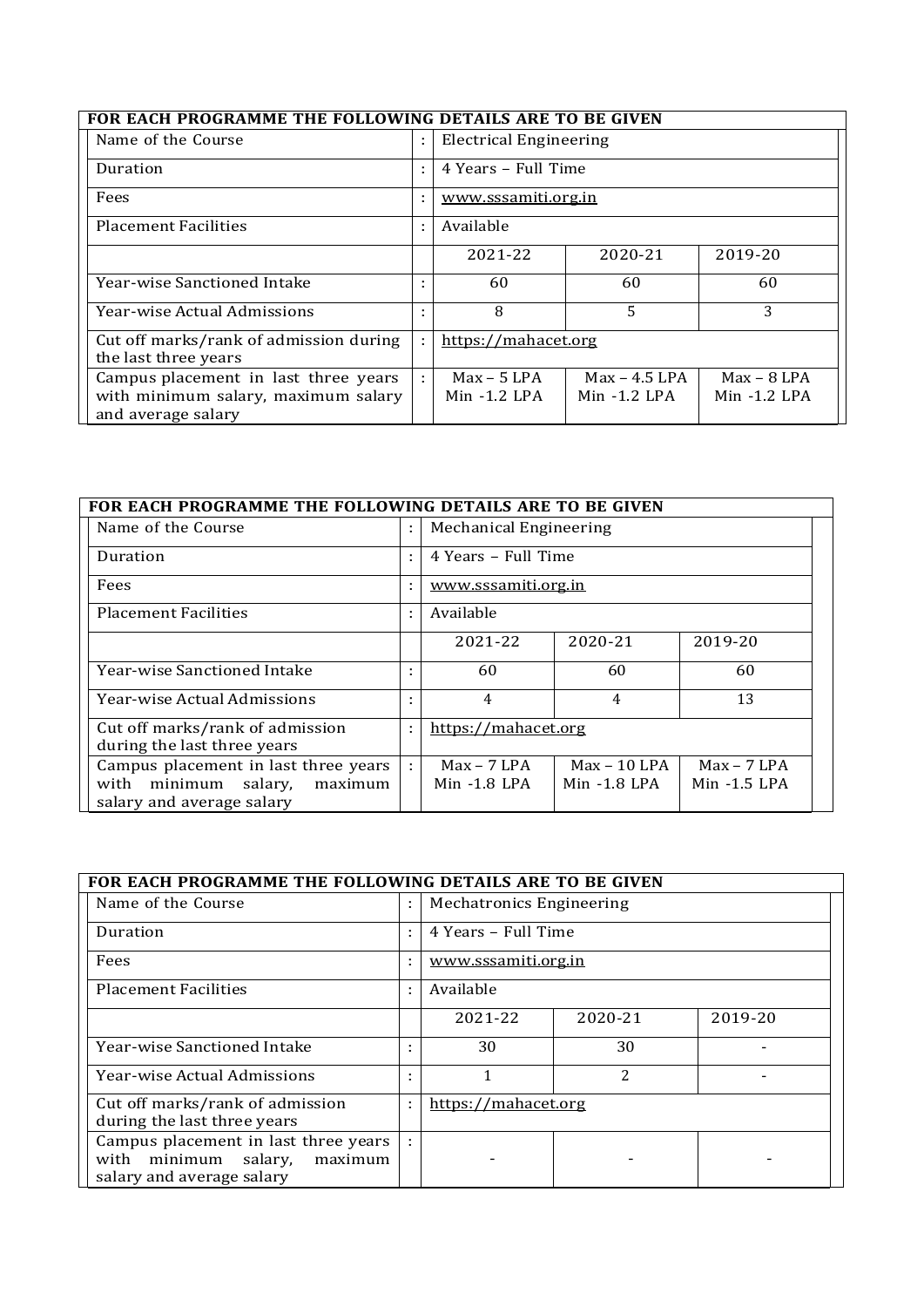| FOR EACH PROGRAMME THE FOLLOWING DETAILS ARE TO BE GIVEN |
|----------------------------------------------------------|
|                                                          |

| FOR EACH PROGRAMME THE FOLLOWING DETAILS ARE TO BE GIVEN                                                |                          |                                                                                |         |         |  |
|---------------------------------------------------------------------------------------------------------|--------------------------|--------------------------------------------------------------------------------|---------|---------|--|
| Name of the Course                                                                                      | ÷                        | Computer Science & Engineering (Artificial<br>Intelligence & Machine Learning) |         |         |  |
| Duration                                                                                                | ÷                        | 4 Years - Full Time (First Shift)                                              |         |         |  |
| Fees                                                                                                    |                          | www.sssamiti.org.in                                                            |         |         |  |
| Placement Facilities                                                                                    | ٠                        | Available                                                                      |         |         |  |
|                                                                                                         |                          | 2021-22                                                                        | 2020-21 | 2019-20 |  |
| Year-wise Sanctioned Intake                                                                             |                          | 30                                                                             | 30      |         |  |
| <b>Year-wise Actual Admissions</b>                                                                      | ٠                        | 23                                                                             | 25      |         |  |
| Cut off marks/rank of admission<br>during the last three years                                          | https://mahacet.org<br>٠ |                                                                                |         |         |  |
| Campus placement in last three years<br>minimum salary,<br>with<br>maximum<br>salary and average salary | ÷                        |                                                                                |         |         |  |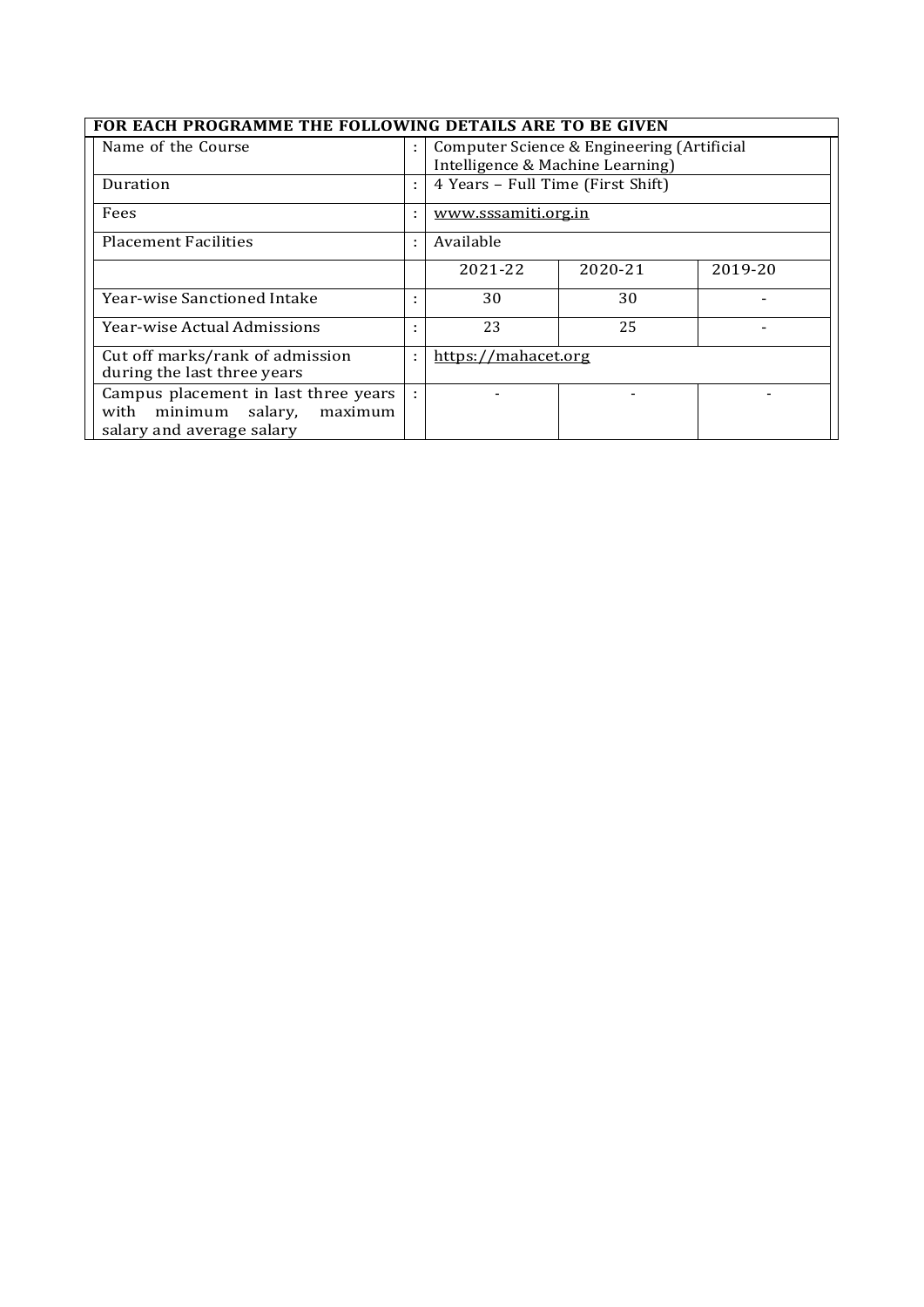### **7. FACULTY**

Total available - 38

## **1. Computer Engineering**

| Mr. Darshan Prakash Mhapasekar | <b>ASST PROFESSOR</b>      | M TECH COMPUTER    |
|--------------------------------|----------------------------|--------------------|
| Dr. Nitin Mahadeo Shivsharan   | <b>ASSOCIATE PROFESSOR</b> | PHD E & TC         |
| Mrs. Prajakta Santosh Rane     | <b>ASST PROFESSOR</b>      | MEE&TC             |
| Mr. Swapnil Brijalal Kadam     | <b>ASST PROFESSOR</b>      | <b>ME COMPUTER</b> |
| Mr. Somnath Mahadev Melasagare | <b>ASST PROFESSOR</b>      | <b>ME COMPUTER</b> |
| Mr. Suyog Pradip Sawant        | <b>ASST PROFESSOR</b>      | <b>ME COMPUTER</b> |
| Ms. Deveshree Ravindra Pokale  | <b>ASST PROFESSOR</b>      | <b>ME COMPUTER</b> |

# **2. Electronics & Telecommunication Engineering**

| Mr. Raosaheb Dadu Thombare | ASSOCIATE PROFESSOR   | <b>ME ELECTRICAL</b> |
|----------------------------|-----------------------|----------------------|
| Mr. Ajit Prabhakar Gosavi  | <b>ASST PROFESSOR</b> | ME E & TC            |
| Mr. Arvind Vijay Kudtarkar | <b>ASST PROFESSOR</b> | <b>MSC MATHS</b>     |
| Mr. Vaibhav Vikas Mainkar  | <b>ASST PROFESSOR</b> | ME E & TC            |

# **3. Electrical Engineering**

| Mr. Onkar Manohar Marathe     | <b>ASST PROFESSOR</b> | ME ELECTRICAL |
|-------------------------------|-----------------------|---------------|
| Mr. Imran Altaf Patel         | <b>ASST PROFESSOR</b> | ME ELECTRICAL |
| Ms. Pratibha Bharat Pandit    | <b>ASST PROFESSOR</b> | ME ELECTRICAL |
| Mr. Sachin Shankar Mestri     | <b>ASST PROFESSOR</b> | ME ELECTRICAL |
| Mr. Sameer Manohar Waingankar | <b>ASST PROFESSOR</b> | ME ELECTRICAL |
| Mr. Suraj Pradip Acharekar    | <b>ASST PROFESSOR</b> | ME ELECTRICAL |
| Mr. Vishal Vitthal Sawant     | <b>ASST PROFESSOR</b> | ME E & TC     |
| Mr. Nitin Baliram Sawant      | <b>ASST PROFESSOR</b> | ME ELECTRICAL |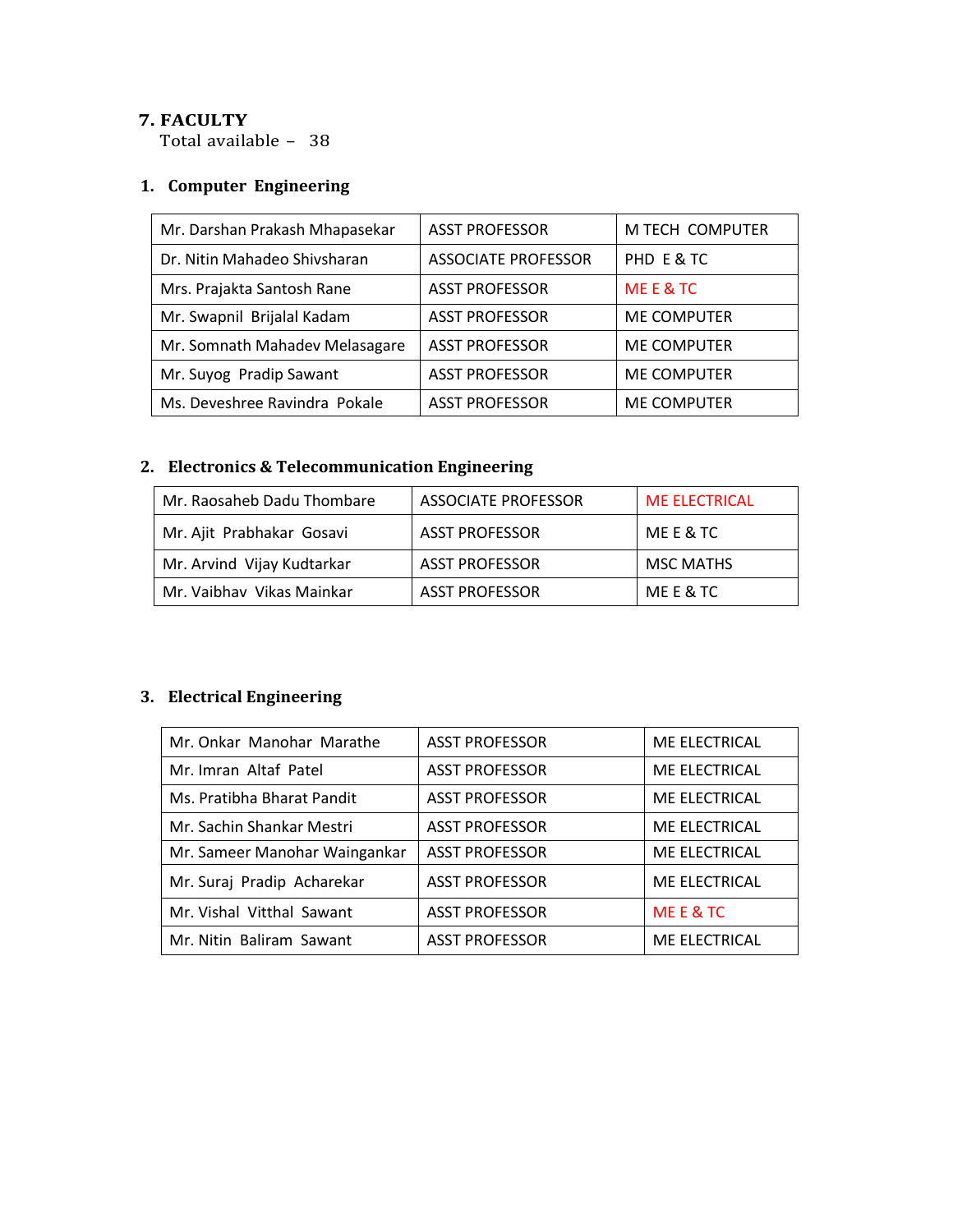# **4. Mechanical Engineering**

| Mr. Sachin Vilas Vanjari      | <b>ASSOCIATE PROFESSOR</b> | <b>ME MECHANICAL</b>              |
|-------------------------------|----------------------------|-----------------------------------|
| Mr. Onkar Chandrakant Salavi  | <b>ASST PROFESSOR</b>      | ME MECHANICAL                     |
| Mr. Ekanath Laxman Manjarekar | <b>ASST PROFESSOR</b>      | <b>ME MECHANICAL</b>              |
| Dr. Aneesh Chintaman Gangal   | <b>PRINCIPAL</b>           | PHD MECHANICAL                    |
| Mr. Sourabh Sadanand Kulkarni | <b>ASST PROFESSOR</b>      | ME MECHANICAL                     |
| Mr. Kalpesh Sunil Kambale     | <b>ASST PROFESSOR</b>      | <b>MTECH</b><br><b>PRODUCTION</b> |
| Mr. Pravin Nayan Kulkarni     | <b>ASST PROFESSOR</b>      | ME MECHANICAL                     |

# **5. Computer Science & Engineering (Artificial Intelligence and Machine Learning)**

| Mrs. Supriya Sameer Nalawade  | <b>ASST PROFESSOR</b> | ME E& TC           |
|-------------------------------|-----------------------|--------------------|
| Mr. Suyog Pradip Sawant       | <b>ASST PROFESSOR</b> | <b>ME COMPUTER</b> |
| Mrs. Sonali Swapnil Kadam     | <b>ASST PROFESSOR</b> | <b>ME COMPUTER</b> |
| Mr. Prarthana Nadan Modak     | <b>ASST PROFESSOR</b> | <b>ME COMPUTER</b> |
| Ms. Deveshree Ravindra Pokale | <b>ASST PROFESSOR</b> | <b>ME COMPUTER</b> |
| Mrs. Swara Swapnil Rane       | <b>ASST PROFESSOR</b> | <b>ME COMPUTER</b> |

### **6. Mechatronics Engineering**

| Dr. Sajeed Sirajuddin Mulla   | ASSOCIATE PROFESSOR   | PHD ELECTRONICS      |
|-------------------------------|-----------------------|----------------------|
| Mr. Shrikant Balkrishna Gawas | <b>ASST PROFESSOR</b> | <b>ME MECHANICAL</b> |
| Mr. Aniket Sudhanshu Pendse   | <b>ASST PROFESSOR</b> | <b>ME MECHANICAL</b> |
| Dr. Mahesh Kamalakar Satam    | ASSOCIATE PROFESSOR   | <b>PHD</b>           |
|                               |                       | METALLURGICAL        |
|                               |                       | ENGG                 |

### **7. First Year**

| Dr. Shubhangi Tanaji Mane    | <b>ASSOCIATE PROFESSOR</b> | <b>PHD Physics</b> |
|------------------------------|----------------------------|--------------------|
| Dr. Mahesh Kamalakar Satam   | ASSOCIATE PROFESSOR        | <b>PHD</b>         |
|                              |                            | METALLURGICAL      |
|                              |                            | <b>ENGG</b>        |
| Mr. Dilip Dasharath Ghorpade | <b>ASST PROFESSOR</b>      | <b>MA ENGLISH</b>  |
| Mr. Arvind Vijay Kudtarkar   | <b>ASST PROFESSOR</b>      | <b>MSC MATHS</b>   |
| Mr. Shashank Lavu Gawade     | <b>ASST PROFESSOR</b>      | <b>MSC MATHS</b>   |
| Ms. Pratibha Mahadev Khade   | <b>ASST PROFESSOR</b>      | <b>MSC MATHS</b>   |